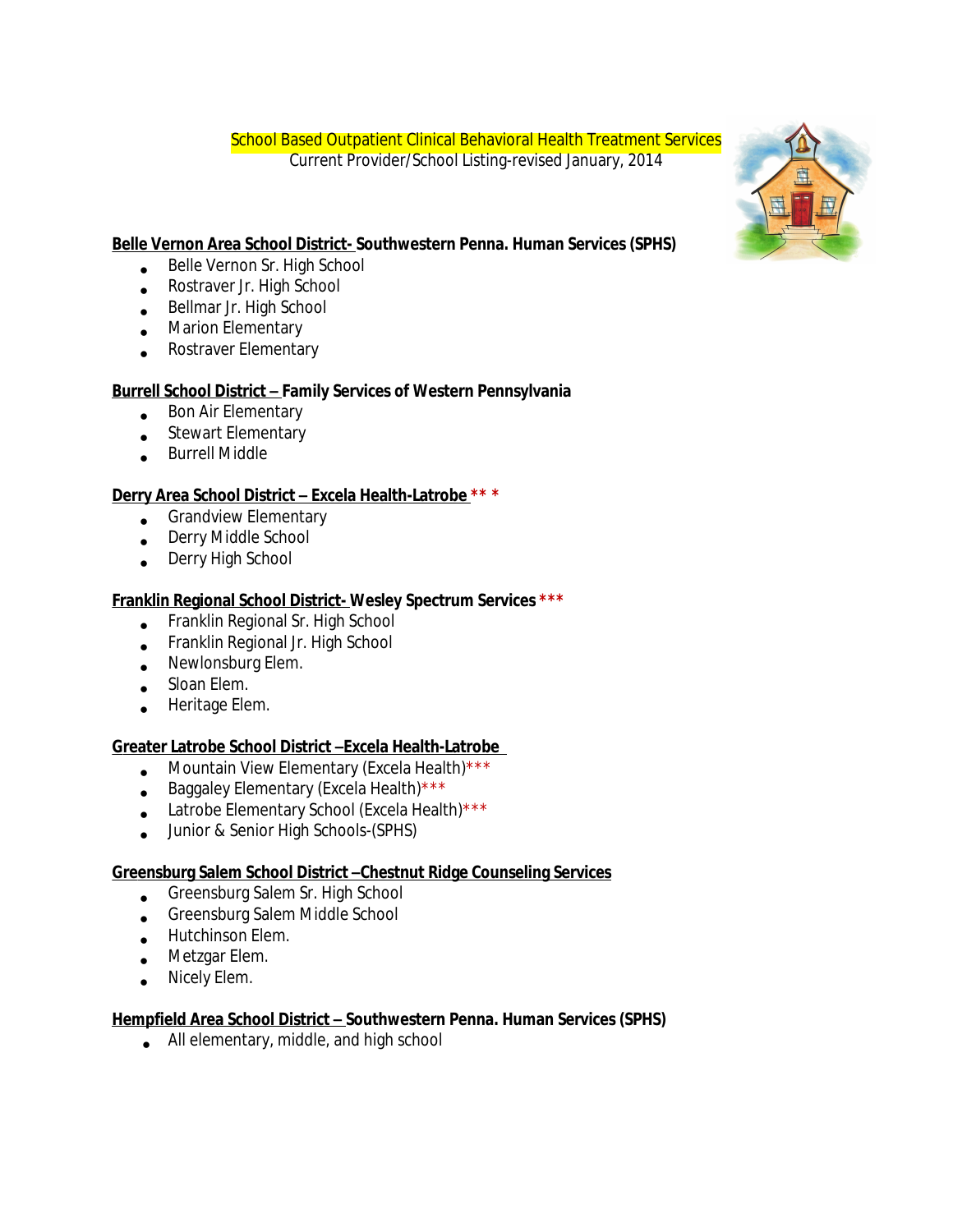### **Jeannette City School District – Family Behavioral Resources**

- McKee Elementary/Middle School
- Jeannette Sr. High School

## **Kiski Area School District – Family Services of Western Penna.**

- **Kiski Intermediate**
- Kiski High School
- Kiski elementary buildings (Vandergrift, Bell Avon, Allegheny Hyde Park Mamont, Laurel Point, and Washington)

# **Ligonier Valley School District – Excela Health/Latrobe**

- R. K. Mellon Elem.
- Ligonier Middle School
- Laurel Valley Elementary
- Ligonier High School

## **Monessen City School District – Southwestern Penna. Human Services (SPHS)**

- **Monessen Elem. Center**
- Monessen Middle School
- **Monessen High School**

## **Mount Pleasant School District –Excela Health-Latrobe \*\*\***

- **Norvelt Elementary**
- **.** Donegal Elementary
- **•** Ramsey Elementary
- **Rumbaugh Elementary**
- Mt. Pleasant Jr/Sr. High

### **New Kensington-Arnold School District – Family Services of Western Penna.**

- **Martin Elem.**
- Fort Crawford Elem.
- **Greenwald Elem.**
- H.D. Berkey Elem.
- Valley Middle School
- Valley High School

### **Norwin School District – Wesley Spectrum Services \*\*\***

- Norwin High School
- Norwin Middle School
- Hillcrest Intermediate School
- Sunset Valley Elementary School
- Hahntown Elementary School
- Sheridan Terrace Elementary
- Stewartsville Elementary

### **Penn Trafford School District -** in process of selecting provider

### **Southmoreland School District –SPHS**